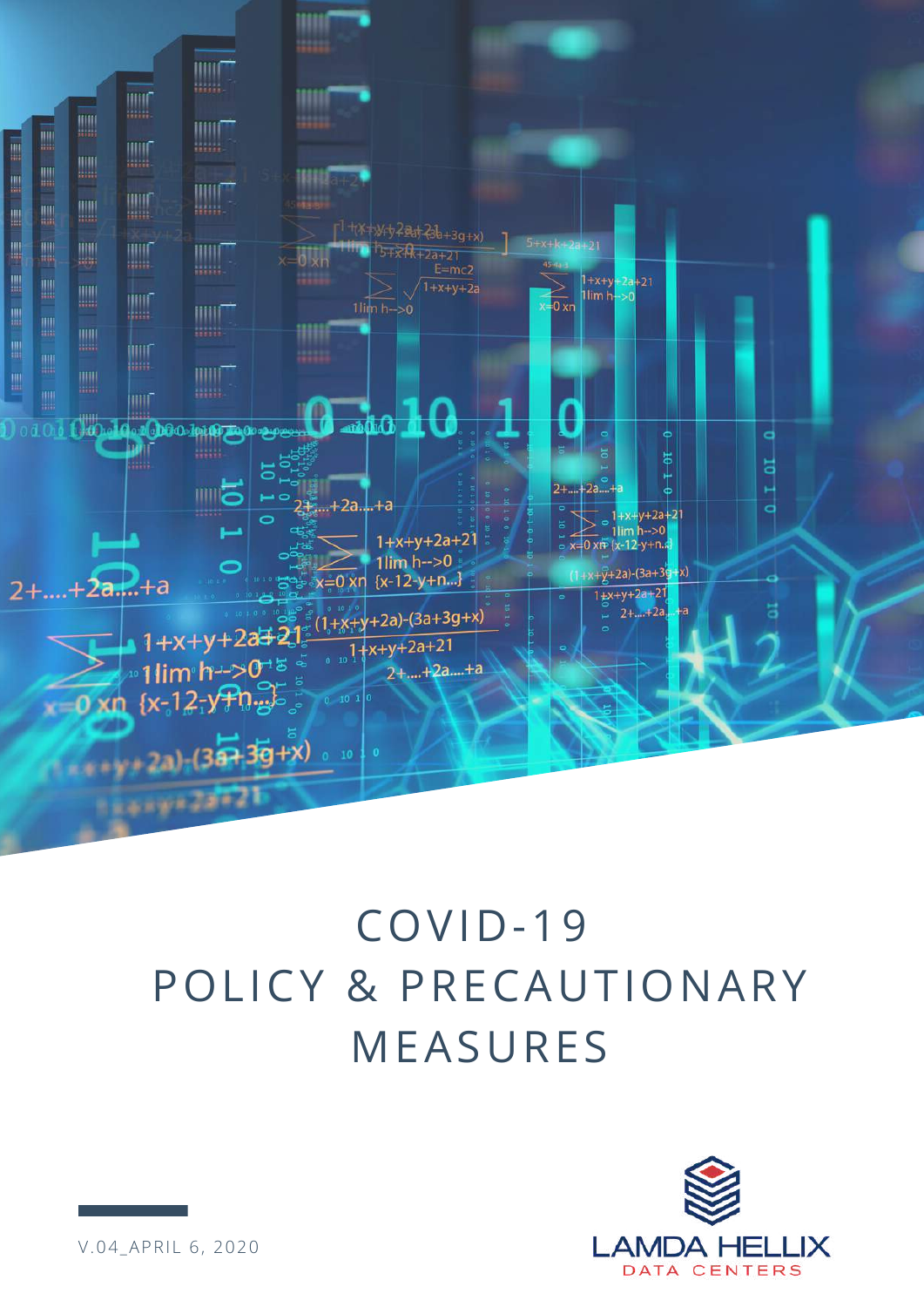



The COVID-19 pandemic highlights the necessity for all businesses and individuals to act now with responsibility towards the welfare of the community. Given the current epidemiology and the expected developments in the next weeks, we have taken several precautionary measures based on the evolving situation and the national regulations in place. These are also based on our extensive experience in critical facilities management of 60+ data centers.

Our aim is to minimize the risk not only for us and our customers but also for the community at large while continuing to provide country and industry necessary services. These measures, along with personal responsibility of each and everyone, are put in place at Lamda Hellix Critical Facilities, Data Centers and HQs for the protection of our customers, personnel, vendors and anyone visiting.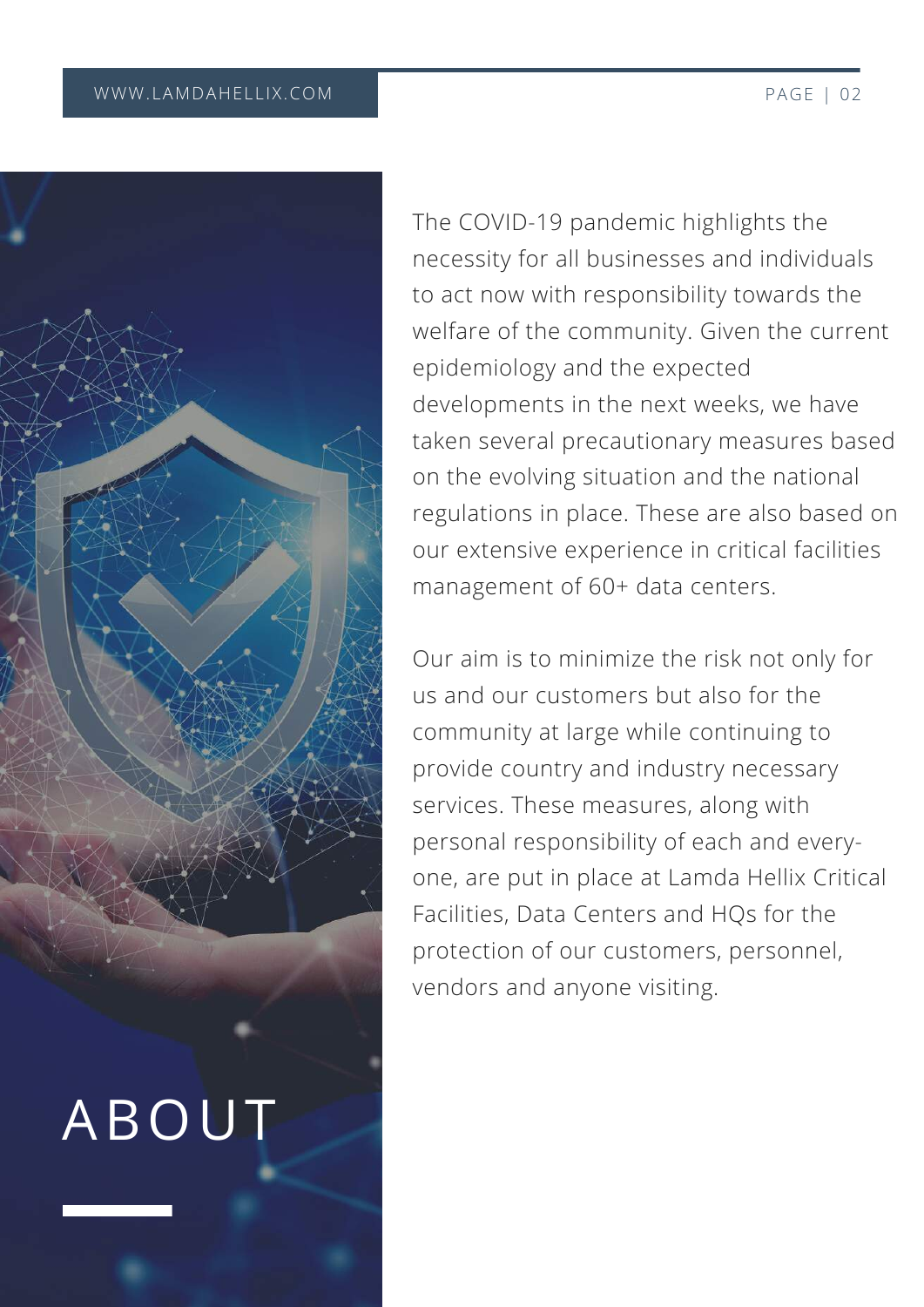

## PRECAUTIONARY MEASURES

In line with the Greek Authorities', the WHO's guidelines and the industry's best practices, we are performing the following:

- Disinfection 3 times per week by specialized personnel using effective and certified agents. If a lot of people visit our facilities, we will also instigate additional, on-demand, disinfection.
- Increased presence and provision of cleaning and disinfection services for our Data Centers using heavy grade disinfectants. We have tripled the already thorough cleaning services on site. The cleaning will focus on common areas, toilets, kitchens, door handles, push bars, and general office areas.
- Additional alcohol-based hand sanitizers have been provided at multiple areas, typically near entrances, corridors, kitchen and toilet clusters. Visitors of our Data Centers are advised to inform the onsite Technical Operations Center should any of the dispensers becomes empty.
- Availability of disposable tissues throughout the facilities.
- Full fresh air (meaning no air recycling) in all Office/Business continuity areas.
- We have supplied our facilities with digital non-contact thermometers, surgical masks, heavy-duty masks, gloves, basic symptom-relieving medicines and long-lasting food supplies including bottled water.
- We have initiated special handling processes of received goods, loading areas disinfection and we ask all customers to allow, if required, for 2 days quarantine of their shipments in our facilities.

## FOLLOW THE INSTRUCTIONS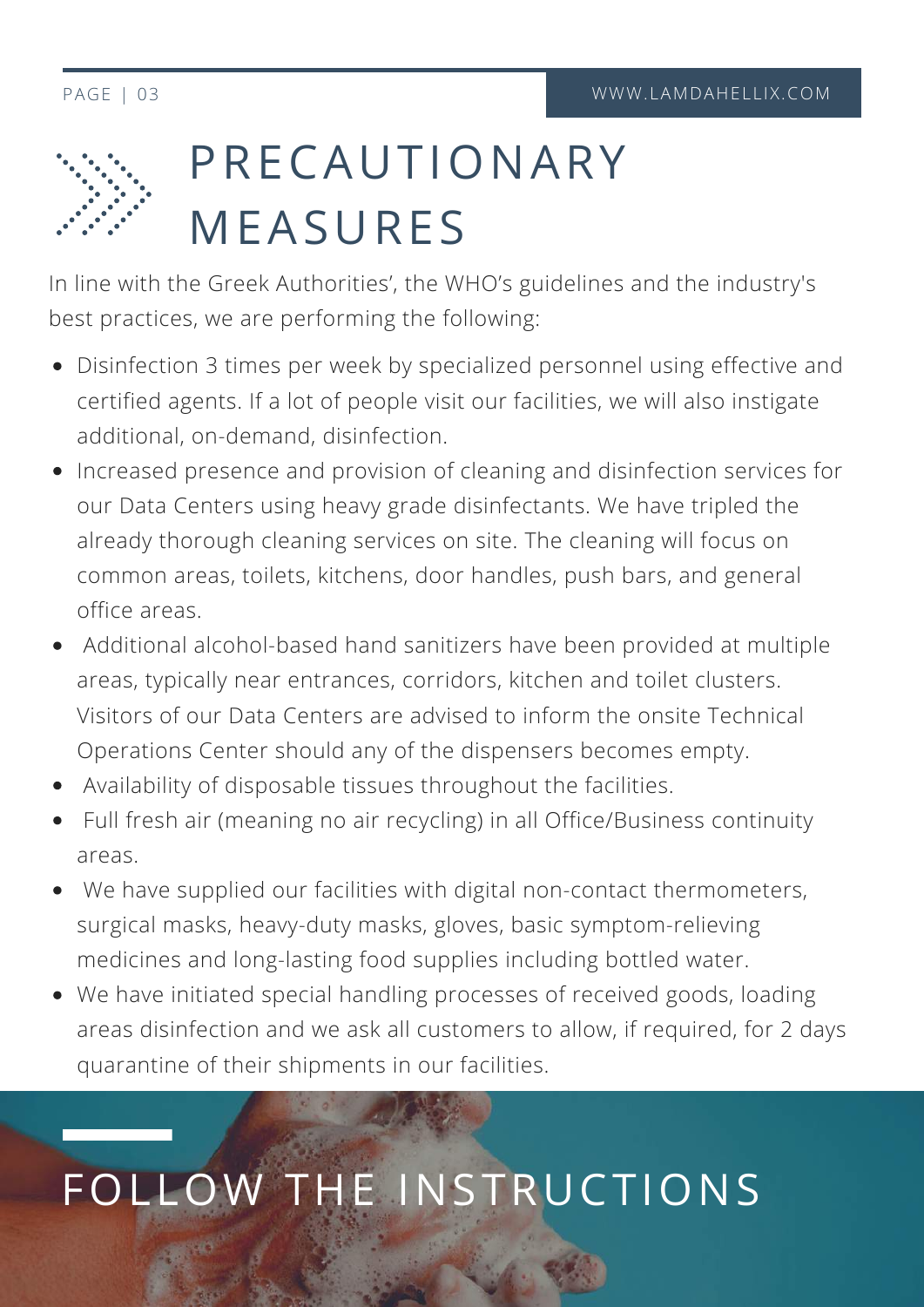- We have built an additional, completely separated and independent, Technical Operations Center (TOC)
- We have also installed in our Data Center Campus Security Lobby, a special thermal camera to check entering personnel and visitors for signs of fever with the accuracy required for medical applications like the ones the current situation demands.
- Further increased diesel availability on site and revisited agreements for on demandsupply ensuring the uninterrupted operation of our Mission Critical facilities.
- In our Data Centers, in addition to the existing redundancy of all of our management systems, we have separated our personnel into two groups eliminating their interactions by locating them in two different areas.
- We have suspended the visit of personnel from our HQs to the Data Center facilities and vice versa.
- We have suspended all Facility tours and onsite sales activities. We will continue serving our existing and potential customers from our HQs and through Teleworking, as always.
- We have internally partitioned the rest of teams (Infrastructure Management, Managed ICT Services, Integration & Consulting) to minimize the risk of getting ill at the same time.

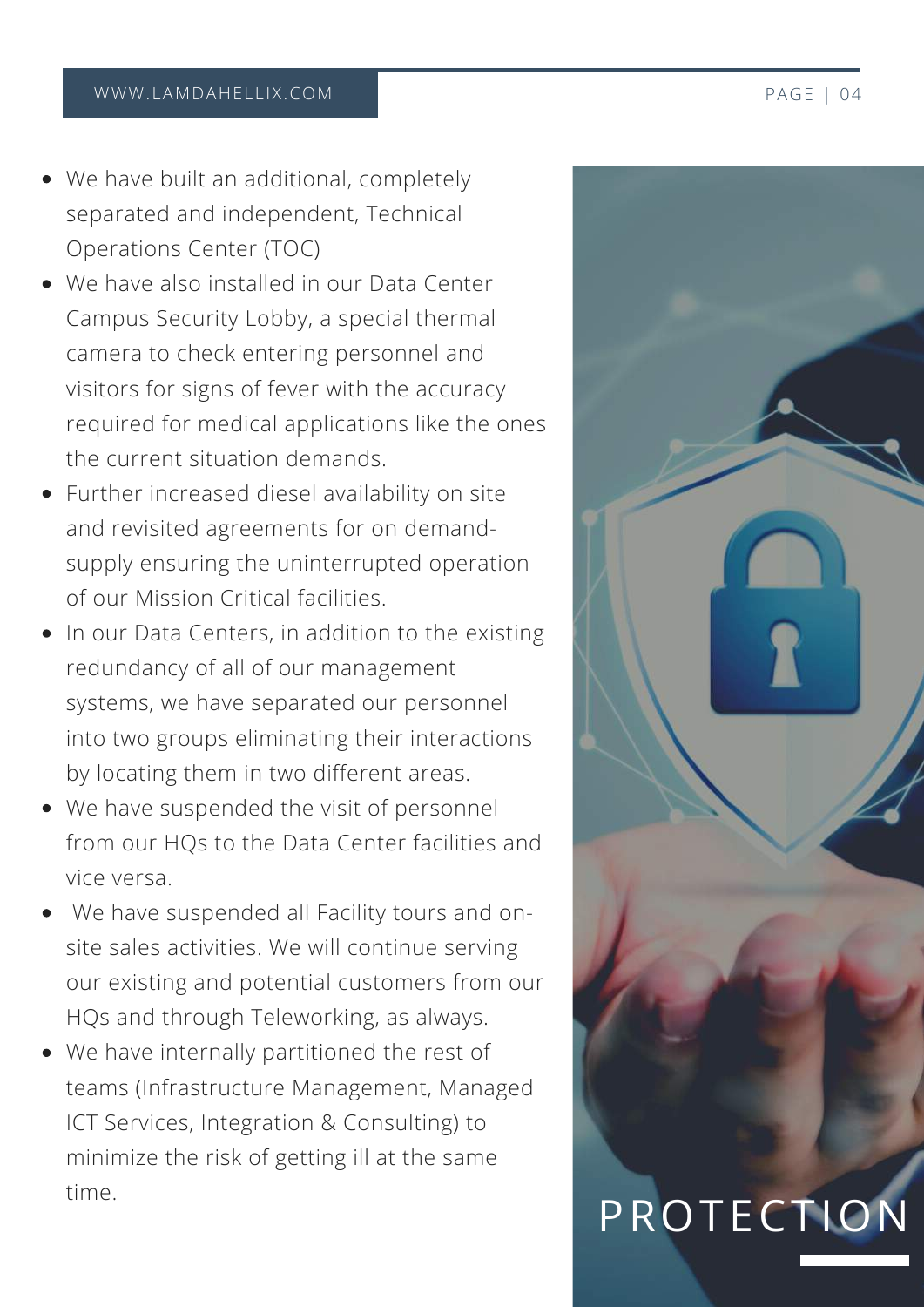

# VISITOR'S GUIDELINES

As an extra precautionary measure, we discourage our clients, partners and subcontractors to visit our Data Center Campus unless it is absolutely necessary. To further facilitate this, we are extending courtesy of:

- **Remote Hands [services](https://lamdahellix.com/services/in-our-data-centers/support-services)** for all of our colocation customers since March 16th and for two months.
- We're also **doubling\* the speed of [Multihome](https://lamdahellix.com/services/in-our-data-centers/multihome-internet-connectivity) Internet Service** for all current and new customers from April 1st and for two months. *\* Provided that this is technically feasible from the customer's side and within the interface speed limitations.*

We will revisit potential further extension for both offers as the situation evolves.

We understand that the criticality of the businesses supported by our facilities will make some visits unavoidable therefore the rest of the measures are in place to limit the risks.

All visitors (customer's technical or other staff and/or subcontractors) arriving in our Data Center Campus for any reason, must be equipped with individual protection against virus transmission. In particular, it is mandatory they wear surgical masks and gloves from the moment they enter the building and throughout their stay. This policy is valid by Wednesday 18/03/2020 till further notice. Please note that from this point on, no one will be allowed to enter the facility unless he has the previously mentioned protective items. Anyone who doesn't comply with these measures will be deprived of his allowance to enter the facility until further notice.

REMOTE HANDS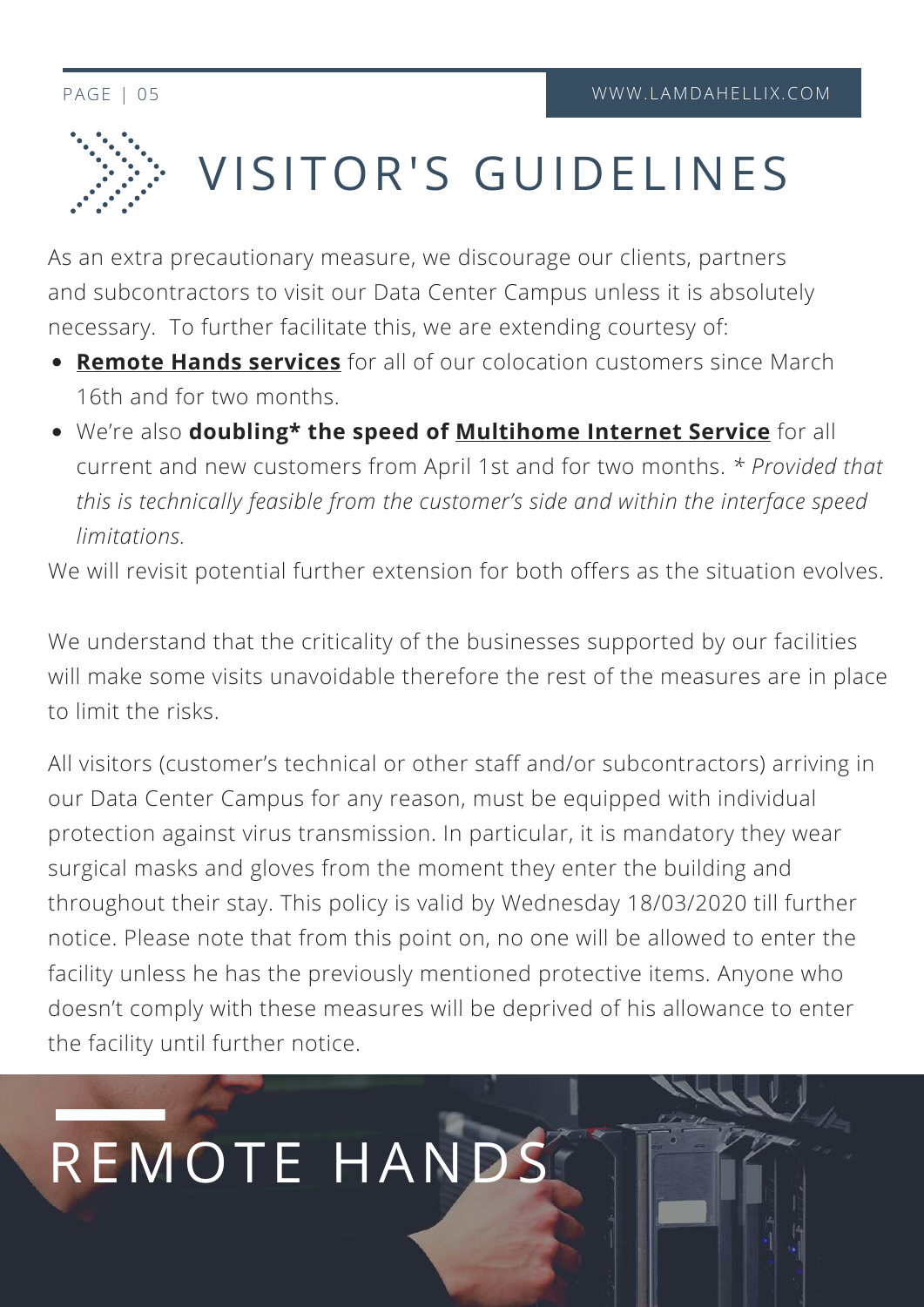As a reminder the following measures which were a good advice in any case, are now mandatory in addition to common sense:

- Maintain good personal hygiene 1.
- Wash hands every time you use the toilet, before you eat and 2. frequently throughout the day. The minimum suggested duration of hand-washing is twenty seconds
- Avoid touching your face 3.
- Cover your mouth with tissues or arm when sneezing or coughing and 4. try to do it away from others
- 5. Dispose of tissues in the bins provided
- 6. If you feel unwell, please return home and follow the national contact guidance
- If a member of your household or Co-Worker feels ill, please inform 7. your line manager
- Use hand sanitizer often. Avoid handshaking and tactile contact. Avoid 8. getting close to others. If possible, maintain a 2 meters distance or more through the facilities
- If you feel unwell, take your temperature, wear a surgical mask and 9. consult (initially by phone) a doctor. We have a digital non-contact Thermometer in the TOC if you wish to check your temperature
- 10. Leave kitchen, toilets & public spaces as clean as you found them
- 11. Open the windows to the office areas frequently. Always have with you a light jacket in case the temperature is less than ideal due to opened windows

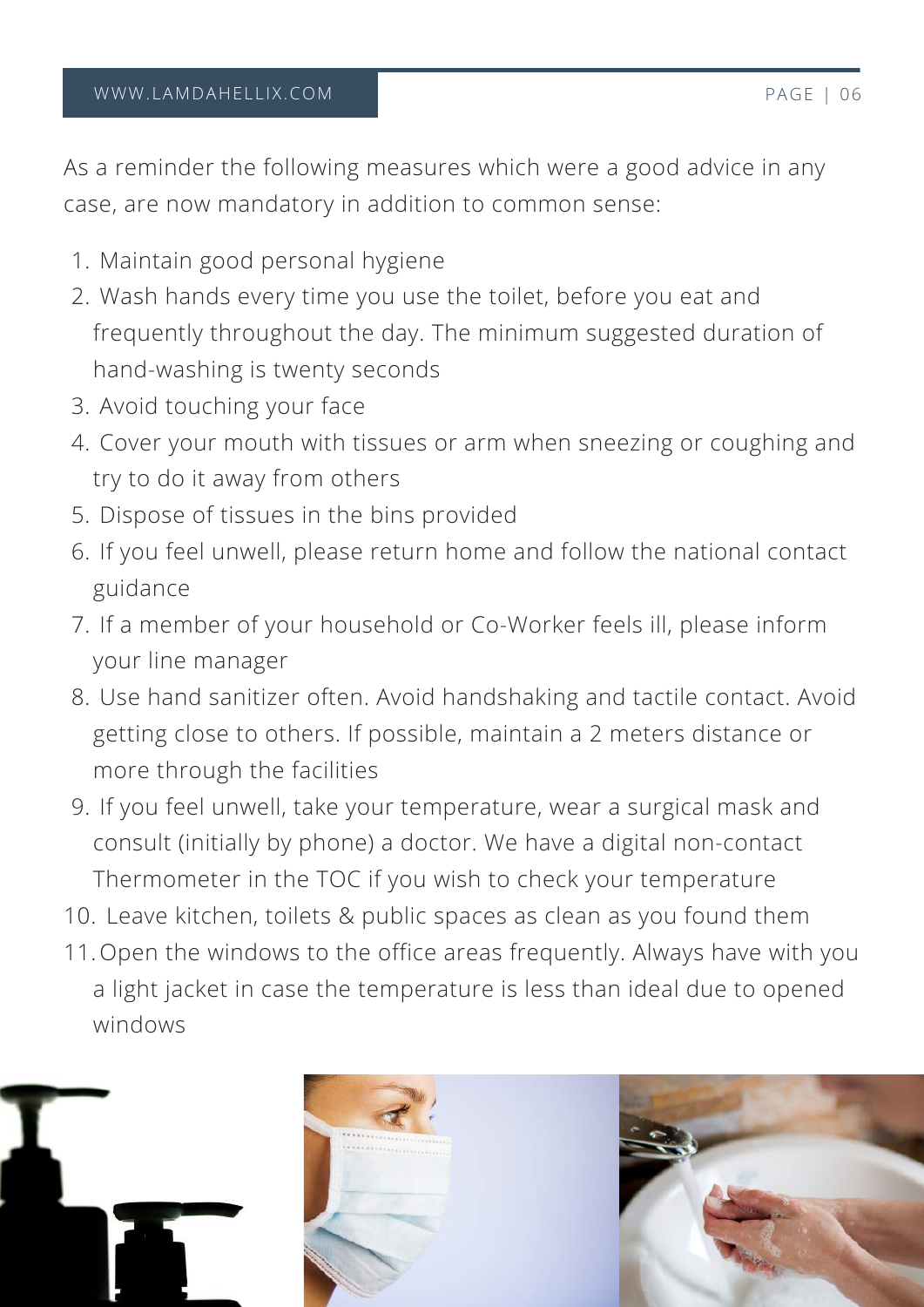# FOR OUR EMPLOYEES

To ensure the safety of our personnel we have taken the following steps:

### **1. Encouraging employees to work from home**

We are encouraging a work-from-home policy for employees that their job content allows. We have tested our remote access capabilities for all staff, and we have ensured they have secure access to critical data. We have implemented a Communications escalation plan with full contact details to ensure the appropriate staff can always be in contact for required activities.

### **2. Stopping all business travel and discouraging personal travel**

All scheduled business trips have been canceled. Regarding personal travel, everyone should follow the general guidelines.

### **3. Reducing meetings**

For the time being, we encourage our employees to avoid in-person meetings as much as possible and use video-conference solutions, widely implemented and in use from Lamda Hellix anyways, wherever applicable. In addition to personal collaboration tools in laptops, mobiles and tablets, we have in place 4 state-ofthe-art video conferencing rooms in our Data Centers and HQs.

### **4. Planned Maintenance**

We are reviewing our planned maintenance works and prioritizing Critical plant activities in order to allocate the appropriate levels of resources if our staff resources are impacted.

## **5. Supply Chain**

We are in contact with all of our major suppliers to make sure that they also follow a strict set of rules to mitigate the current situation and continue to be a trustworthy partner of ours.

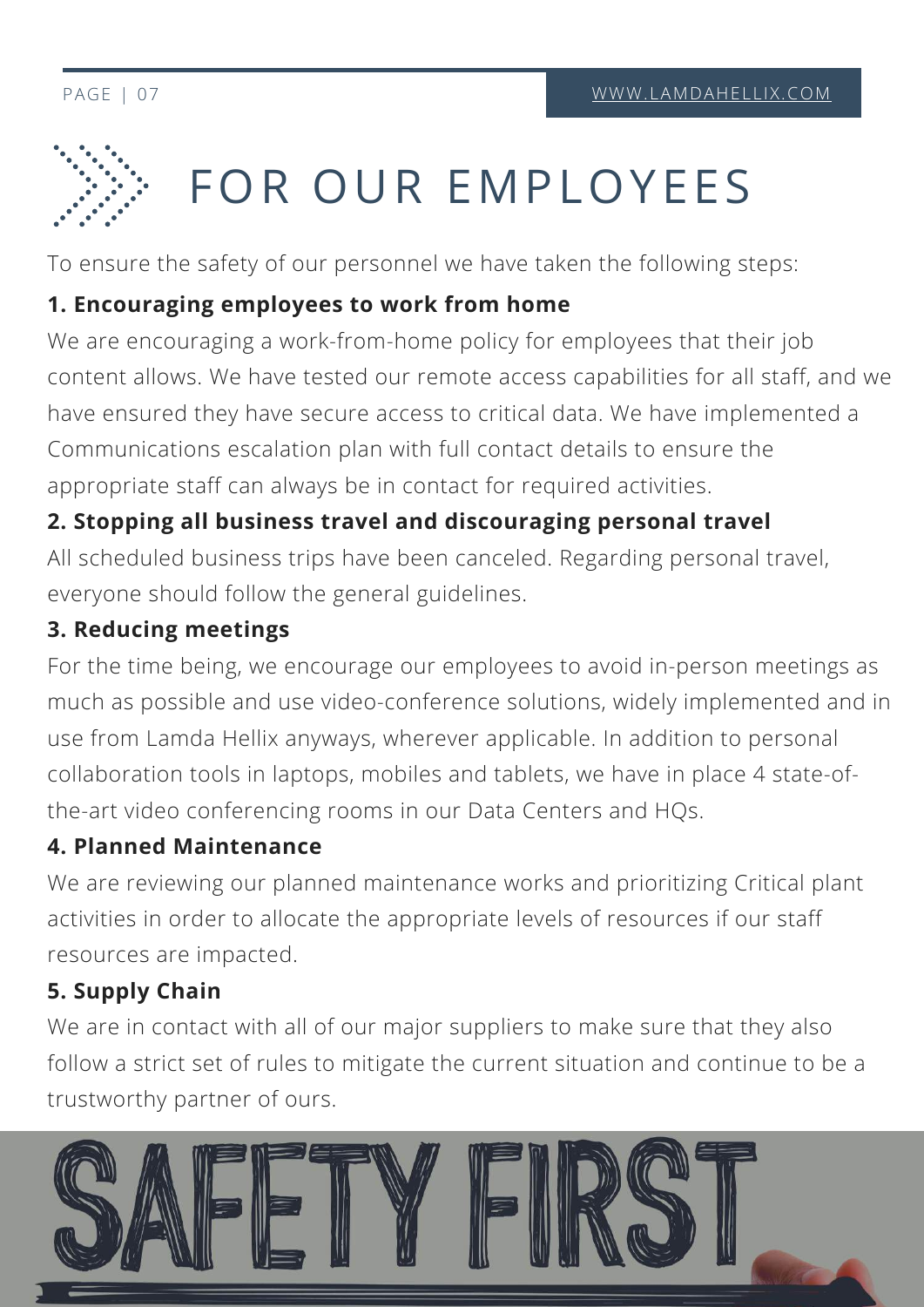Data Centers are the pillars of the digital economy and as one of the largest Business Continuity and Disaster Recovery providers in SE Europe, Middle East & North Africa, we strive to maintain the uninterrupted operation not only of our business but also of our customers'.

It is crucial to preserve the local economy as active as possible while also protecting all involved parties. We continue to provide the high-quality levels of service that we have been proud to deliver for the past 16 years and as we monitor the situation we will review, update and advise accordingly safeguarding people & business.